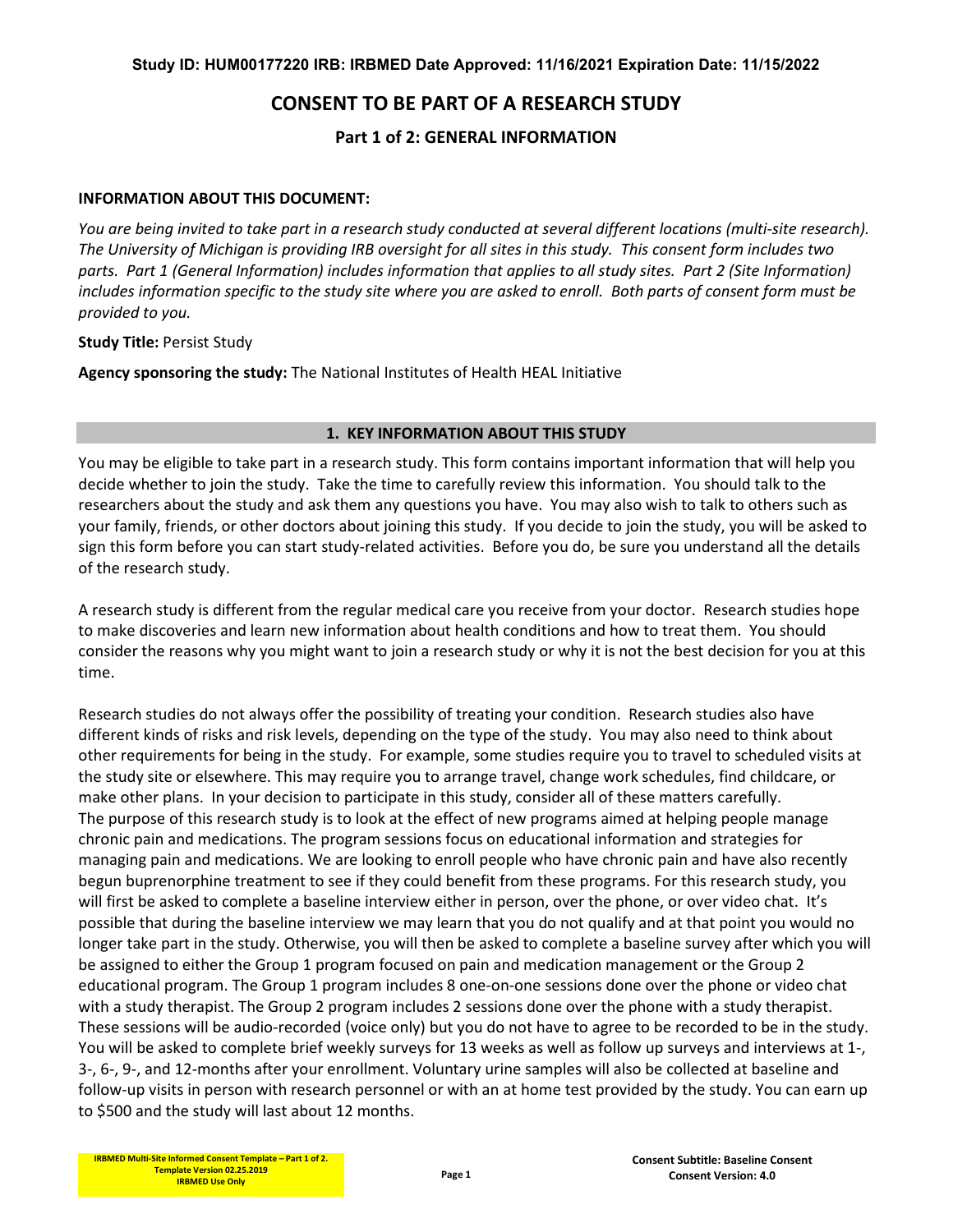This study involves a process called randomization. This means that the group you are assigned to is not chosen by you or the researcher. The study design divides study participants into two separate groups based on chance (like the flip of a coin), to compare the different programs.

There can be risks associated with joining any research study. The type of risk may affect whether you decide to join the study. For this study, some of these risks may include feelings of discomfort answering personal questions on sensitive topics, and loss of confidentiality. More detailed information will be provided later in this document.

It is possible that this study may not offer any benefit to you now but it may benefit others in the future by helping us to improve therapies for people with chronic pain. More information will be provided later in this document.

You can decide not to be in this study. Choosing not to participate will not affect the clinic care in any way. Even if you decide to join the study now, you are free to leave at any time if you change your mind.

More information about this study continues in Section 2 of this document.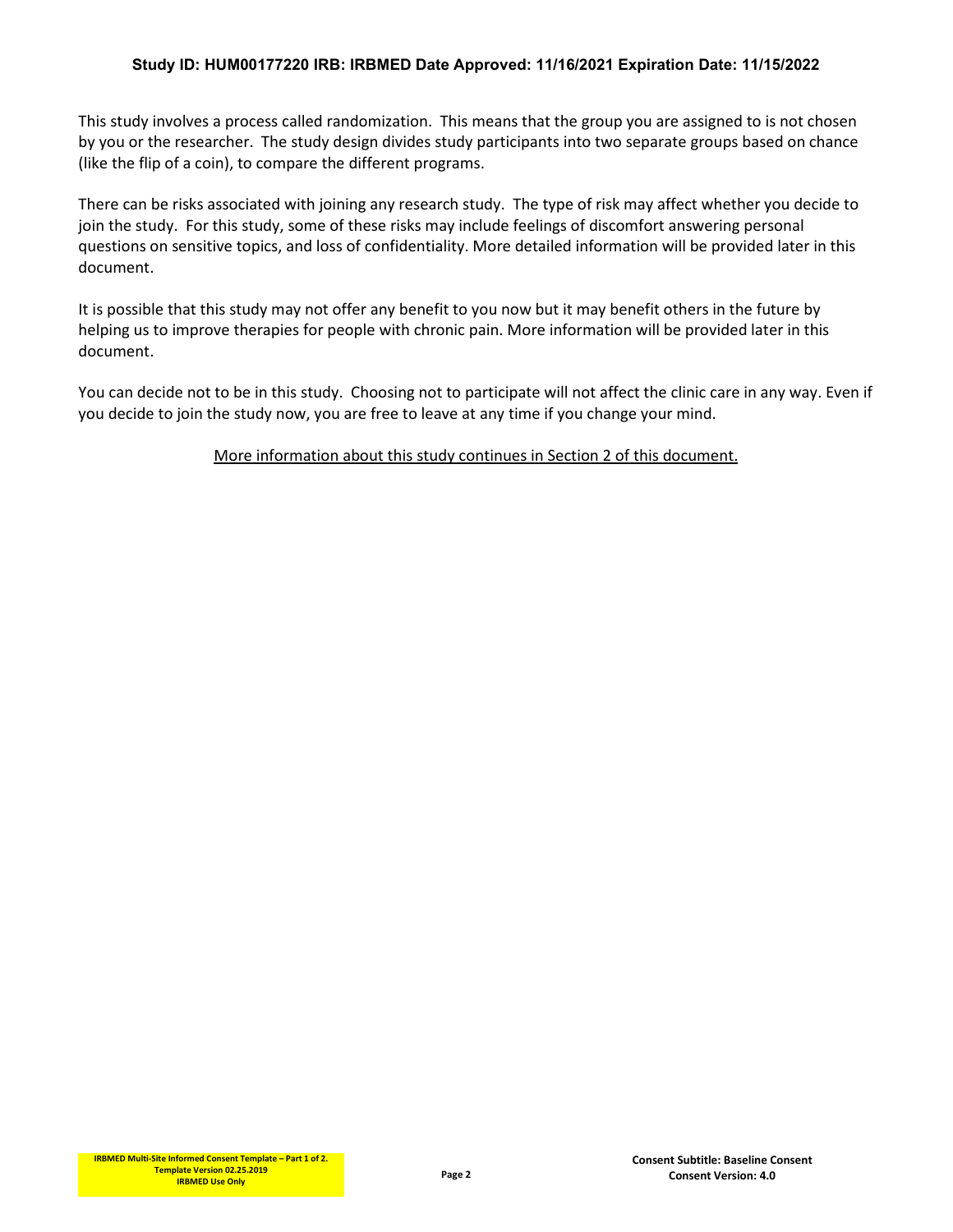#### **2. PURPOSE OF THIS STUDY**

## **2.1 Study purpose:**

The purpose of this research study is to look at the effect of two different programs aimed at helping people manage chronic pain and medication treatment. The program sessions focus on educational information and strategies for pain and medication management. We are looking to enroll people who have chronic pain and have recently begun buprenorphine treatment to see if they could benefit from these programs. This research study will help us learn how we can improve current therapies for pain and medication management.

#### **3. WHO MAY PARTICIPATE IN THE STUDY**

Taking part in this study is completely **voluntary**. You do not have to participate if you don't want to. You may also leave the study at any time. If you leave the study before it is finished, there will be no penalty to you, and you will not lose any benefits to which you are otherwise entitled.

#### **3.1 Who can take part in this study?**

To take part in this study, you must be at least legal adult age to consent without a guardian in your state. In all states except Alabama (requires 19 years of age), Nebraska (requires 19 years of age), and Mississippi (requires 21 years of age), the legal adult age to consent is 18 years old. You must experience chronic pain, and have started the medication buprenorphine within the last 6 months. You must also have access to a phone that you can use during the study. It's possible that during the baseline interview, we may learn other information that might disqualify you and at that point you would no longer take part in the study. Pregnant women are not eligible to enroll.

See Part 2 *Site-Specific Procedures* for any additional information about the site where you are participating.

## **3.2 How many people are expected to take part in this study?**

This is a multi-site study, meaning that it will be conducted at multiple sites across the United States. We hope to enroll 200 people overall. Some people will be enrolled from community locations, and others will represent the Veteran population.

## **4. INFORMATION ABOUT STUDY PARTICIPATION**

## **4.1 What will happen to me in this study?**

If you decide to be in this research study, this is what will happen:

- We will start with a baseline interview and survey. The interview will ask questions about medications and substance use and will take up to 60 minutes. If we learn that you do not qualify, your participation in the study will be over after the interview is done. Otherwise, we will then ask you to complete the baseline survey. This survey will ask questions about your background, physical and mental health, pain and substance use, criminal record and illegal activities. This will take up to 60 minutes. You will receive a \$50 gift card for completing the baseline interview and survey.
- You will be asked to provide a voluntary urine sample for drug testing. If you are meeting with study staff in person, study staff will record the results of the test and immediately discard the sample. If you are providing the urine sample from home, you will obtain the sample and take a picture of the results for study staff to review. The results of your test will not be shared with anyone outside of the study, except as noted below. You will receive a \$10 gift card for completing the urine test.
- You will then be randomly assigned to Group 1 or 2 of the study. This means that our study design divides participants into two groups, based on chance (like flipping a coin).
- Over the next 4 weeks:
	- $\circ$  Group 1: The study therapist will speak with you briefly to explain the therapy program and give you a copy of the program workbook. You will be asked to meet one-on-one with the study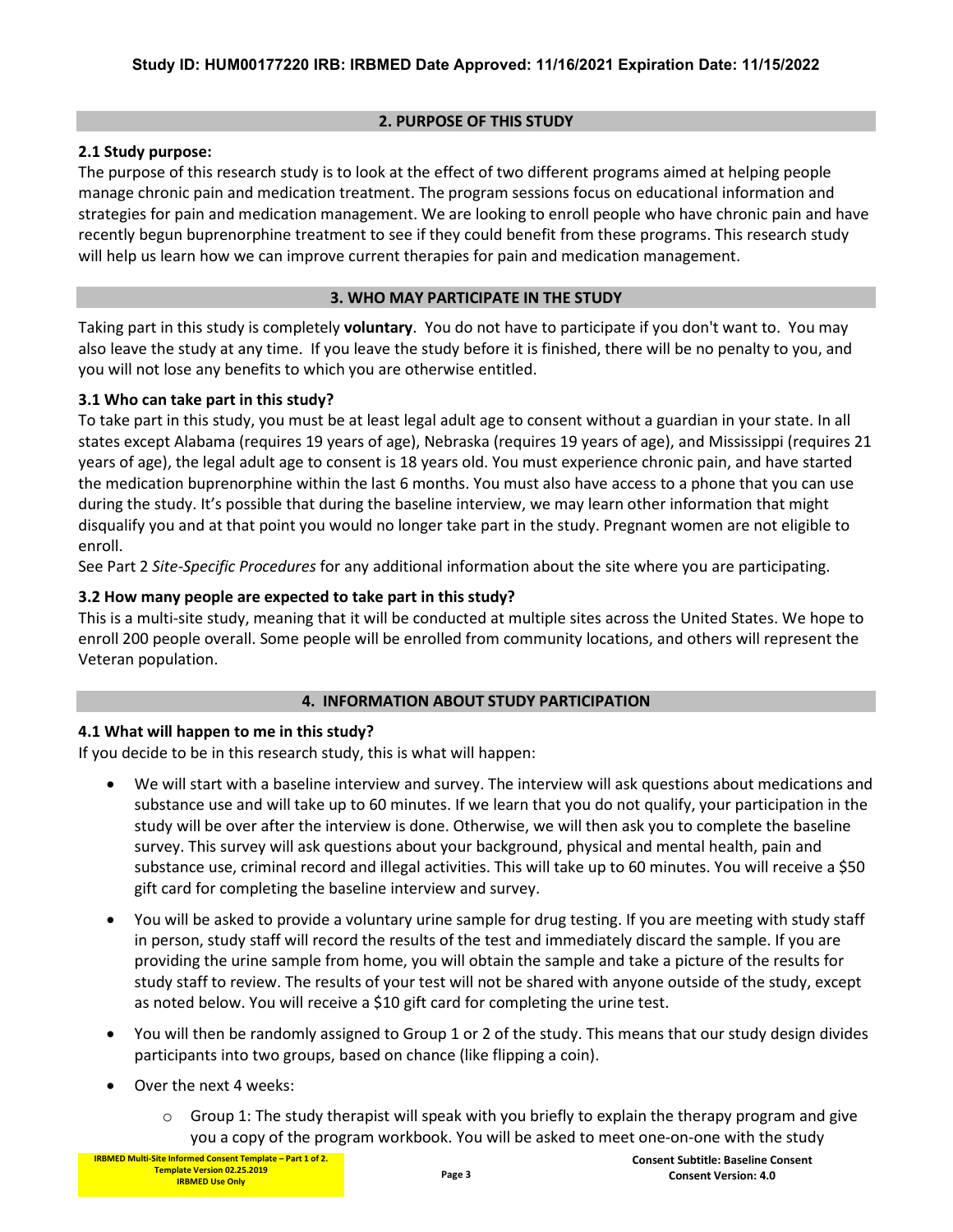therapist twice a week for 4 weeks (a total of 8 sessions). These sessions will last about 60 minutes each and will take place over the phone or video chat.

- $\circ$  Group 2: The study therapist will speak with you briefly to explain the educational program and give you a copy of the program handouts. You will be asked to meet one-on-one with the study therapist twice during the next 4 weeks (a total of 2 sessions). These sessions will last 5-10 minutes each and will take place over the phone or video chat.
- We will audio-record (voice only) all program sessions to be sure that that the research therapists are conducting the sessions the same way for everyone. These recordings will be used only for this research study. You will be asked for your permission to be audio-recorded later in the form. You may still take part in the study if you don't want to be audio-recorded.
- You will be asked to complete weekly surveys for the 13 weeks. For the next 13 weeks, we will send you an email or text with a link to complete the weekly survey. You also have the option to complete the surveys by phone. The survey will ask questions about your treatment involvement and medication use. It will take about 5 minutes to complete each survey. You will receive \$10 for each weekly survey you complete and a \$10 bonus if you complete all thirteen surveys.
- Follow up interviews will take place 1-, 3-, 6-, 9-, and 12-months after the day you enrolled These interviews will also include a survey and a voluntary urine drug test. These follow up activities will take about 90 minutes each. You will receive a \$40 gift card for completing each of the 1-9-month follow-ups, \$50 for the 12-month follow-up and \$10 for each urine test.
- We will ask your permission to keep your contact information on file after you have completed the study so that we can contact you about opportunities to participate in future studies associated with the Persist Study. If you are contacted and are willing to take part in a new study, you will be asked to sign a separate consent form for that study. You do not need to agree to future contact to participate in this study.

## **4.2 How much of my time will be needed to take part in this study?**

The first session (baseline interview, survey, and information about the program) will take about 2 hours to complete. For those in Group 1, each session (1-8) will last about 60 minutes. For Group 2, each session (1-2) will last 5-10 minutes. Each of the 13 weekly surveys will take about 5 minutes and each follow up visit will last about 90 minutes. Please see chart in section 8 for more details about timing of study activities.

## **4.3 When will my participation in the study be over?**

You will be done with the study after you complete the 12-month follow-up.

## **4.4 What will happen with my information used in this study?**

Your collected information and biospecimen (urine) test results may be shared with the National Institutes of Health and the NIH HEAL Initiative who is sponsoring this study.

Biospecimens (urine) will not be stored, or shared outside of the study. Urine test results will be immediately recorded and the sample promptly discarded by a member of our study staff or by you personally.

With appropriate permissions, your collected information and urine test results may also be shared with other researchers, here, around the world, and with companies.

Your identifiable private information may be stripped of identifiers (meaning any information that would identify you, like name, address or phone number, would be removed) and used for future research studies or distributed to another researcher for future research studies without additional informed consent.

## **5. INFORMATION ABOUT STUDY RISKS AND BENEFITS**

**5.1 What risks will I face by taking part in the study? What will the researchers do to protect me against these risks?**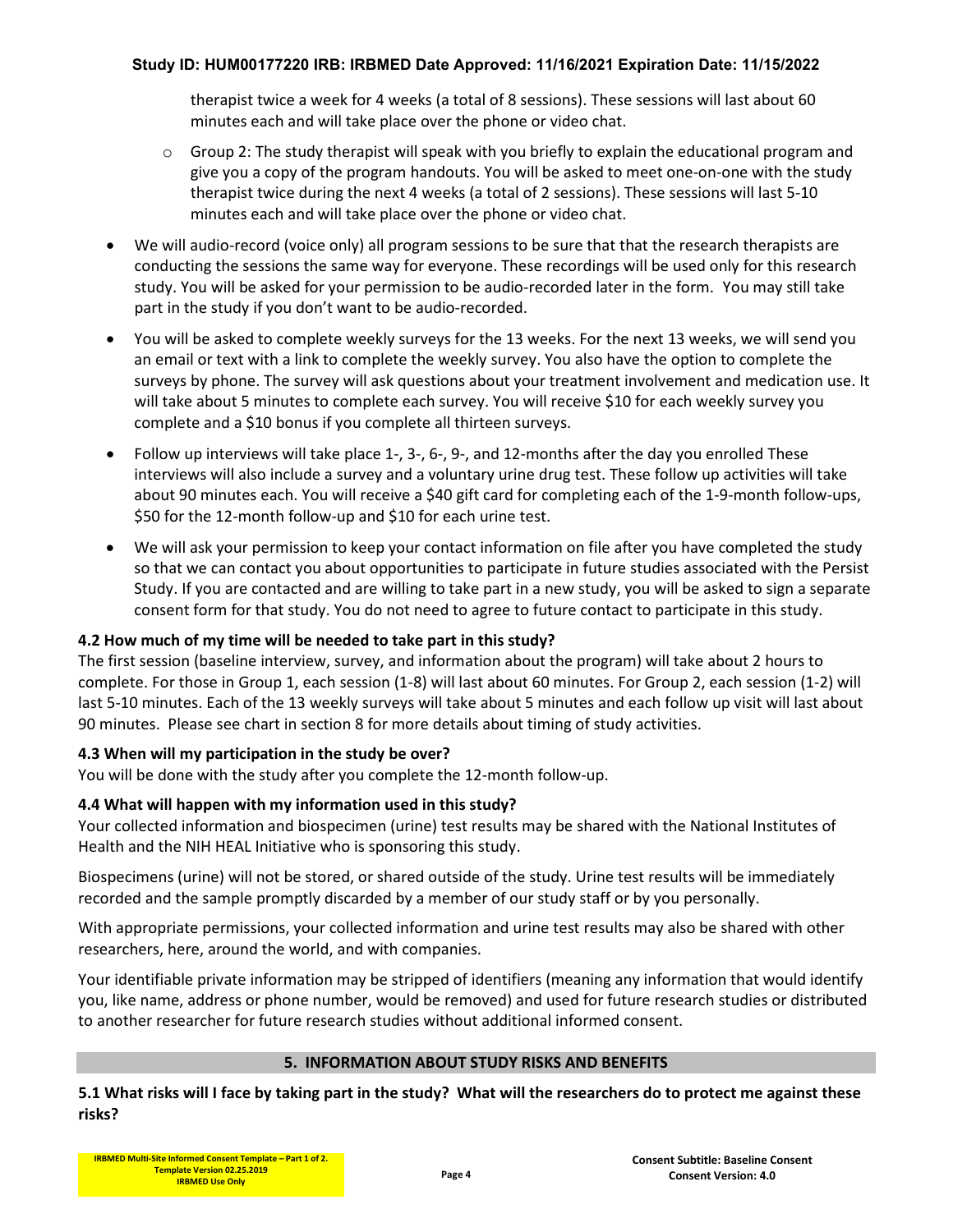Some of the questions that will be asked and program topics are about sensitive or personal information such as your substance use. These questions or topics may make you feel uncomfortable or anxious. You may skip any question you don't want to answer and you are free to end any session or leave the study at any time. Study staff will conduct sessions and interviews in private spaces to ensure privacy or over the phone. You will be asked during sessions to try not to say your name or any information that would allow someone to determine who you are from the audio recording.

Additionally, there may be a risk of loss to confidentiality or privacy. See Part 2 *Site Information* section 9 for information on how the study team will protect your confidentiality and privacy.

As with any research study, there may be additional risks that are unknown or unexpected.

# **5.2 What happens if I get hurt, become sick, or have other problems as a result of this research?**

The researchers have taken steps to minimize the risks of this study. Even so, you may still have problems, even when the researchers are careful to avoid them. Please tell the researchers listed in the Part 2 *Site Information* section about any problems that you have during this study. You should also tell your regular doctors**.**

# **5.3 If I take part in this study, can I also participate in other studies?**

*Being in more than one research study at the same time, or even at different times, may increase the risks to you. It may also affect the results of the studies*. You should not take part in more than one study without approval from the researchers involved in each study.

# **5.4 How could I benefit if I take part in this study? How could others benefit?**

You may not receive any personal benefits from being in this study. However, possible benefits may include learning new strategies to better cope with pain and medication management. Others may benefit from the knowledge gained from this study. We hope to learn how to improve current therapies for people with chronic pain who are taking buprenorphine.

# **5.5 Will the researchers tell me if they learn of new information that could change my willingness to stay in this study?**

Yes, the researchers will tell you if they learn of important new information that may change your willingness to stay in this study. If new information is provided to you after you have joined the study, it is possible that you may be asked to sign a new consent form that includes the new information.

## **6. ALTERNATIVES TO PARTICIPATING IN THE STUDY**

# **6.1 If I decide not to take part in this study, what other options do I have?**

Participation in this study is voluntary. Choosing not to take part in this study will not affect the medical care you receive.

## **7. ENDING THE STUDY**

## **7.1 If I want to stop participating in the study, what should I do?**

You are free to leave the study at any time. If you leave the study before it is finished, there will be no penalty to you. You will not lose any benefits to which you may otherwise be entitled. If you choose to tell the researchers why you are leaving the study, your reasons for leaving may be kept as part of the study record. If you decide to leave the study before it is finished, please tell one of the persons listed in the Part 2 *Site Information* section.

## **7.2 Could there be any harm to me if I decide to leave the study before it is finished?**

We do not expect that you would experience any harm if you decide to leave the study before it is finished.

# **7.3 Could the researchers take me out of the study even if I want to continue to participate?**

Yes. There are many reasons why the researchers may need to end your participation in the study. Some examples are:

- The researcher believes that it is not in your best interest to stay in the study.
- You become ineligible to participate.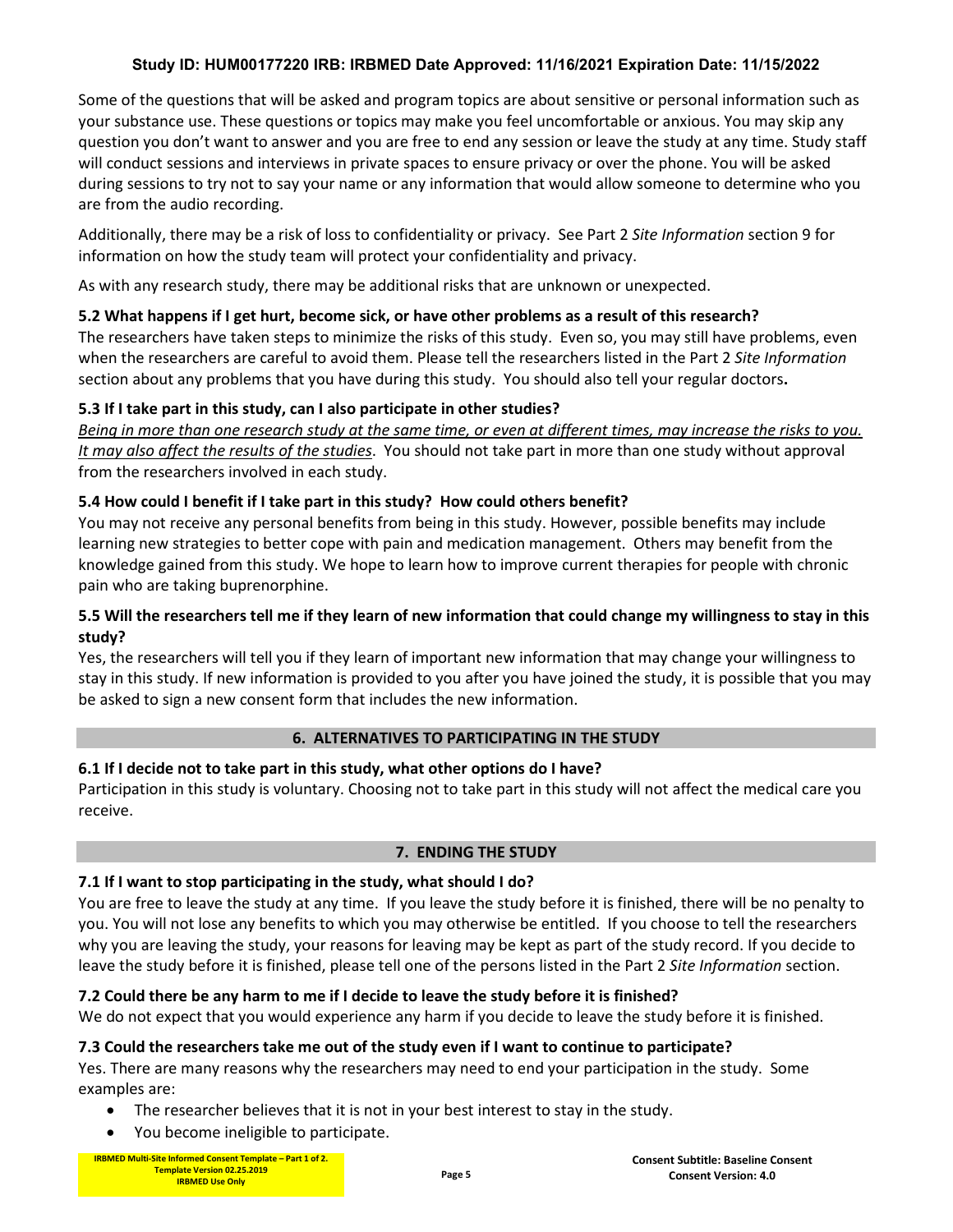- You do not follow instructions from the researchers.
- The study is suspended or canceled.
- Other administrative reasons or unanticipated circumstances arise.

#### **8. FINANCIAL INFORMATION**

## **8.1 Who will pay for the costs of the study?**

There are no costs or billing for this study. Because the sessions will be done by phone, we will give you \$40 to help cover your phone costs. See Part 2 *Site Information* for additional information on this topic.

By signing this form, you do not give up your right to seek payment if you are harmed as a result of being in this study.

## **8.2 Will I be paid or given anything for taking part in this study?**

Total potential compensation for participating in the entire study is \$500. You will receive a gift card after completing each study activity listed below.

| <b>Time Period</b>                    | Approximate<br>length | Amount                                    | <b>Main Interaction Type</b>          |
|---------------------------------------|-----------------------|-------------------------------------------|---------------------------------------|
| Enrollment (Baseline) Interview       | Two hours             | \$50<br>(+ \$10 for urine sample)         | In-person/Phone/Video Chat            |
| *Group 1<br>(8 sessions)              | One hour each         | \$40 for phone use                        | Phone/Video Chat                      |
| *Group 2<br>(2 sessions)              | 10 minutes each       | \$40 for phone use                        | Phone/Video Chat                      |
| <b>Weekly Surveys</b><br>$(13$ total) | 5 minutes each        | $$10$ each<br>(+ \$10 for completing all) | Online/Phone                          |
| 1-month follow up interview           | 90 minutes            | \$40<br>(+ \$10 for urine sample)         | In-person/Online/Phone/<br>Video Chat |
| 3-month follow up interview           | 90 minutes            | \$40<br>(+ \$10 for urine sample)         | In-person/Online/Phone/<br>Video Chat |
| 6-month follow up interview           | 90 minutes            | \$40<br>(+ \$10 for urine sample)         | In-person/Online/Phone/<br>Video Chat |
| 9-month follow up interview           | 90 minutes            | \$40<br>(+ \$10 for urine sample)         | In-person/Online/Phone/<br>Video Chat |
| 12-month follow up interview          | 90 minutes            | \$50<br>(+ \$10 for urine sample)         | In-person/Online/Phone/<br>Video Chat |
|                                       |                       | Total: Up to \$500                        |                                       |

\*You would only be included in one group

## **8.3 Who could profit or financially benefit from the study results?**

Research can lead to new discoveries. Researchers, their organizations, and other entities, including companies, may potentially benefit from the use of the data or discoveries. You will not have rights to these discoveries or any proceeds from them. Part 2 *Site Information* may have additional information on this topic.

## **9. CONFIDENTIALITY OF SUBJECT RECORDS**

The information below describes how the confidentiality of your research records will be protected in this study. See Part 2 *Site Information* for information pertaining to Protected Health Information (PHI) and the Health Insurance Portability and Accountability Act (HIPAA) if relevant.

## **9.1 How will the researchers protect my information?**

To keep your information confidential, we'll create a unique study ID number to use for your research information, rather than your name or any other details that someone could use to identify you. Although we'll keep a list of all the people who take part, no one outside our study team will be able to figure out who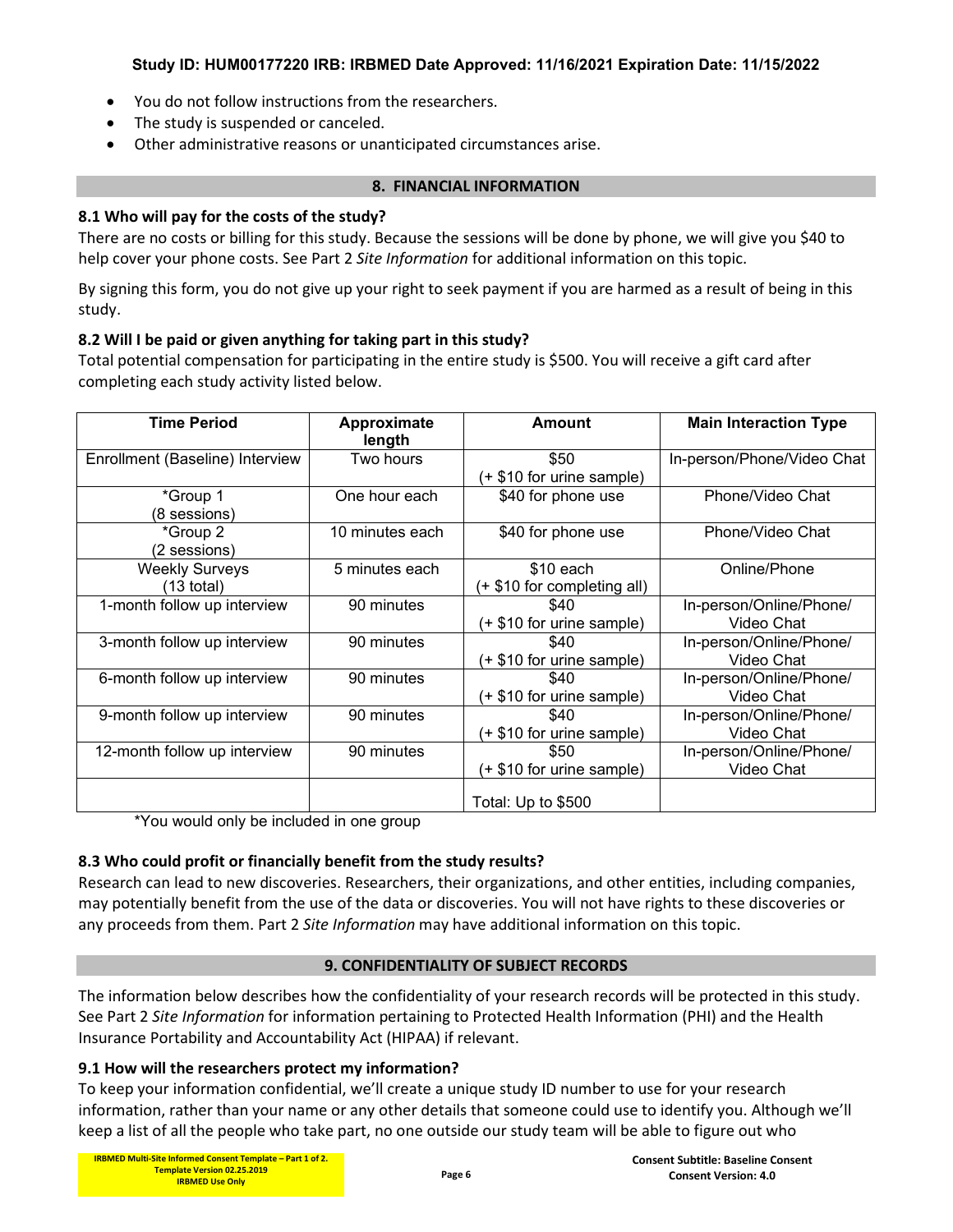participated or which people gave which answers. Your name and other identifying information will be kept securely and separately from your research data. Audio recordings will be collected using a digital recorder and sessions will be immediately uploaded to a password protected server and deleted from the recorder.

The computerized surveys are designed and administered using the REDCap database (https://www.projectredcap.org/). REDCap is dedicated to protect all customer data using industry best standards. For more information, REDCap security and privacy statements can be found at [https://www.iths.org/wp](https://www.iths.org/wp-content/uploads/About-REDCap-Vanderbilt.pdf)[content/uploads/About-REDCap-Vanderbilt.pdf](https://www.iths.org/wp-content/uploads/About-REDCap-Vanderbilt.pdf)

We will use the telephone or a video chat platform of your choice (e.g., Zoom, BlueJeans, FaceTime or Skype for Business) for your assessments or sessions with the health coach. We encourage using a University of Michigan HIPAA compliant platform such as Zoom. Your confidentiality will be kept to the degree permitted by the technology being used. If a platform is used which is not affiliated with the University of Michigan (i.e., FaceTime), it is possible that you could be automatically recorded by the platform – similar to when you use these platforms in everyday life. Although every reasonable effort will be taken, confidentiality during actual web-based, phone or video chat communication procedures cannot be guaranteed. See Part 2 *Site Information* for additional information on this topic.

This research is covered by a Certificate of Confidentiality from the National Institutes of Health. This means that the researchers cannot release or use information, documents, or samples that may identify you in any action or suit unless you say it is okay. They also cannot provide them as evidence unless you have agreed. This protection includes federal, state, or local civil, criminal, administrative, legislative, or other proceedings. An example would be a court subpoena.

There are some important things that you need to know. The Certificate DOES NOT stop reporting that federal, state or local laws require. Some examples are laws that require reporting of child or elder abuse, and threats to harm yourself or others (see more information below). The Certificate CANNOT BE USED to stop a sponsoring United States federal or state government agency from checking records or evaluating programs. The Certificate also DOES NOT prevent your information from being used for other research if allowed by federal regulations.

Researchers may release information about you when you say it is okay. For example, you may give them permission to release information to insurers, medical providers or any other persons not connected with the research. The Certificate of Confidentiality does not stop you from willingly releasing information about your involvement in this research. It also does not prevent you from having access to your own information.

Exclusion to confidentiality noted above include child or elder abuse, threats of harm to others or harm to yourself. Harm to yourself can include thoughts of suicide or using opioids in a harmful way. If any of these situations were to come up, we would talk to you more about it and may help you get in touch with others, including your provider or other authorities, to make sure that you are safe.

A description of this clinical trial will be available on [http://www.clinicaltrials.gov/.](http://www.clinicaltrials.gov/) This Web site will not include information that can identify you. At most, the Web site will include a summary of the results. You can search this Web site at any time.

**9.2 What information about me could be seen by the researchers or by other people? Why? Who might see it?** Signing this form gives the researchers your permission to obtain, use, and share information about you for this study, and is required in order for you to take part in the study.

There are many reasons why information about you may be used or seen by the researchers or others during or after this study. Examples include:

- The researchers may need the information to make sure you can take part in the study.
- The researchers may need the information to check your test results or look for side effects.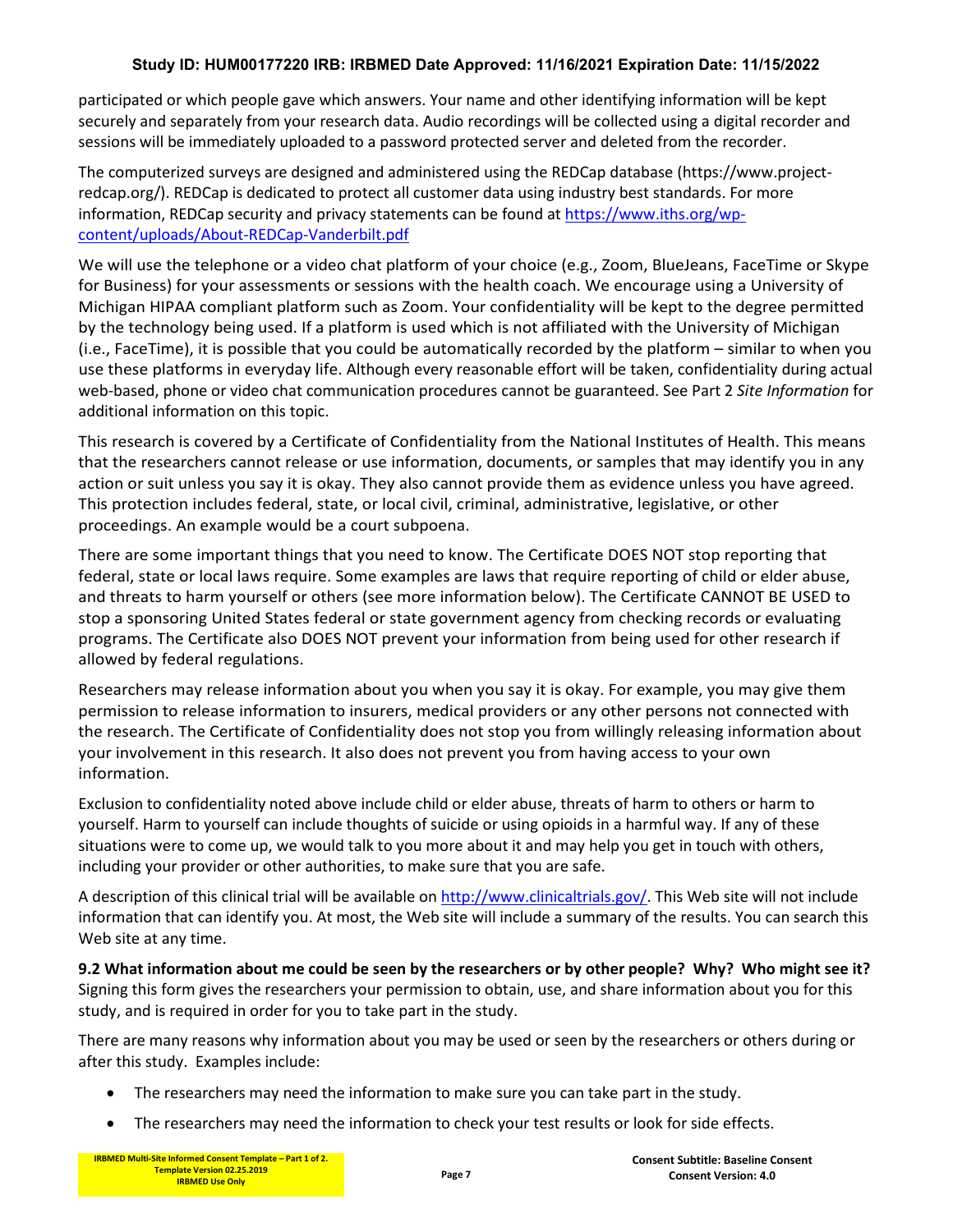- University, Food and Drug Administration (FDA) and/or other government officials, auditors, and/or the IRB may need the information to make sure that the study is done in a safe and proper manner.
- Study sponsors or funders, or safety monitors or committees, may need the information to:
	- o Make sure the study is done safely and properly
	- o Learn more about side effects
	- o Analyze the results of the study
- The researchers may need to use the information to create a databank of information about your condition or its treatment.
- Federal or State law may require the study team to give information to government agencies. For example, to prevent harm to you or others, or for public health reasons.

The results of this study could be published in an article, but would not include any information that would let others know who you are.

#### **END OF PART 1** *GENERAL INFORMATION*

**SEE PART 2** *SITE INFORMATION* **FOR ADDITIONAL INFORMATION ABOUT THE SITE WHERE YOU ARE ENROLLING**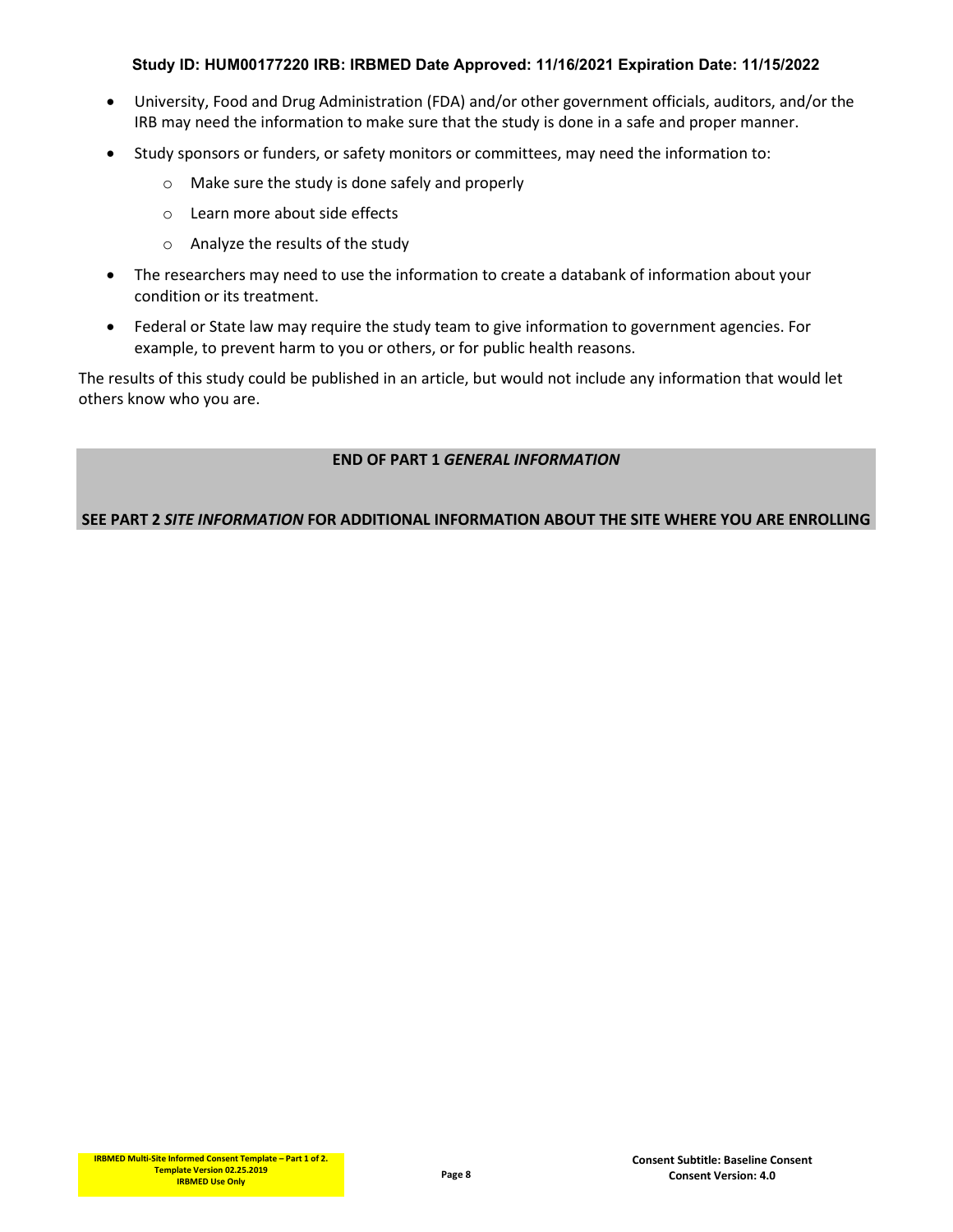# **CONSENT TO BE PART OF A RESEARCH STUDY**

# **Part 2 of 2: SITE INFORMATION**

#### **INFORMATION ABOUT THIS DOCUMENT:**

*This part of the consent form includes additional information about being a research participant at your enrolling site. Before making your decision to join the study, review both the General study information and this Site information.* 

**Study title:** Persist Study

**Site Name:** University of Michigan

#### **8(A) FINANCIAL INFORMATION (CONTINUED)**

**8.1 Who will pay for the costs of the study? Will I or my health plan be billed for any costs of the study?**  See the Part 1 *General Information* section 8.1 for additional information on this topic. There is no site-specific information on this topic.

## **8.2 Will I be paid or given anything for taking part in this study?**

See the Part 1 *General Information* section 8.2 for additional information on payment.

Total potential compensation for participating in the entire study is \$500. You will receive a gift card after completing each study activity listed in the table in Part 1 section 8.2.

## **8.3 Who could profit or financially benefit from the study results?**

See the Part 1 *General Information* section 8.3 for additional information on this topic.

#### **9(A) CONFIDENTIALITY OF SUBJECT RECORDS**

## **9.1 How will the researchers protect my information?**

See the Part 1 *General Information* section 9.1 for additional information on this topic.

## **9.2 What information about me could be seen by the researchers or by other people? Why? Who might see it?** See the Part 1 *General Information* section 9.2 for additional information on this topic.

Signing this form gives the researchers your permission to obtain, use, and share information about you for this study, and is required in order for you to take part in the study.

There are many reasons why information about you may be used or seen by the researchers or others during or after this study. Examples include:

- The researchers may need the information to make sure you can take part in the study.
- University, Food and Drug Administration (FDA) and/or other government officials, auditors, and/or the IRB may need the information to make sure that the study is done in a safe and proper manner.
- Study sponsors or funders, or safety monitors or committees, may need the information to:
	- o Make sure the study is done safely and properly
	- o Learn more about side effects
	- o Analyze the results of the study
- The researchers may need to use the information to create a databank of information about your condition or its treatment.
- If you receive any payments for taking part in this study, the University of Michigan accounting department may need your name, address, Social Security number, payment amount, and related information for tax reporting purposes.
- Federal or State law may require the study team to give information to government agencies. For example, to prevent harm to you or others, or for public health reasons.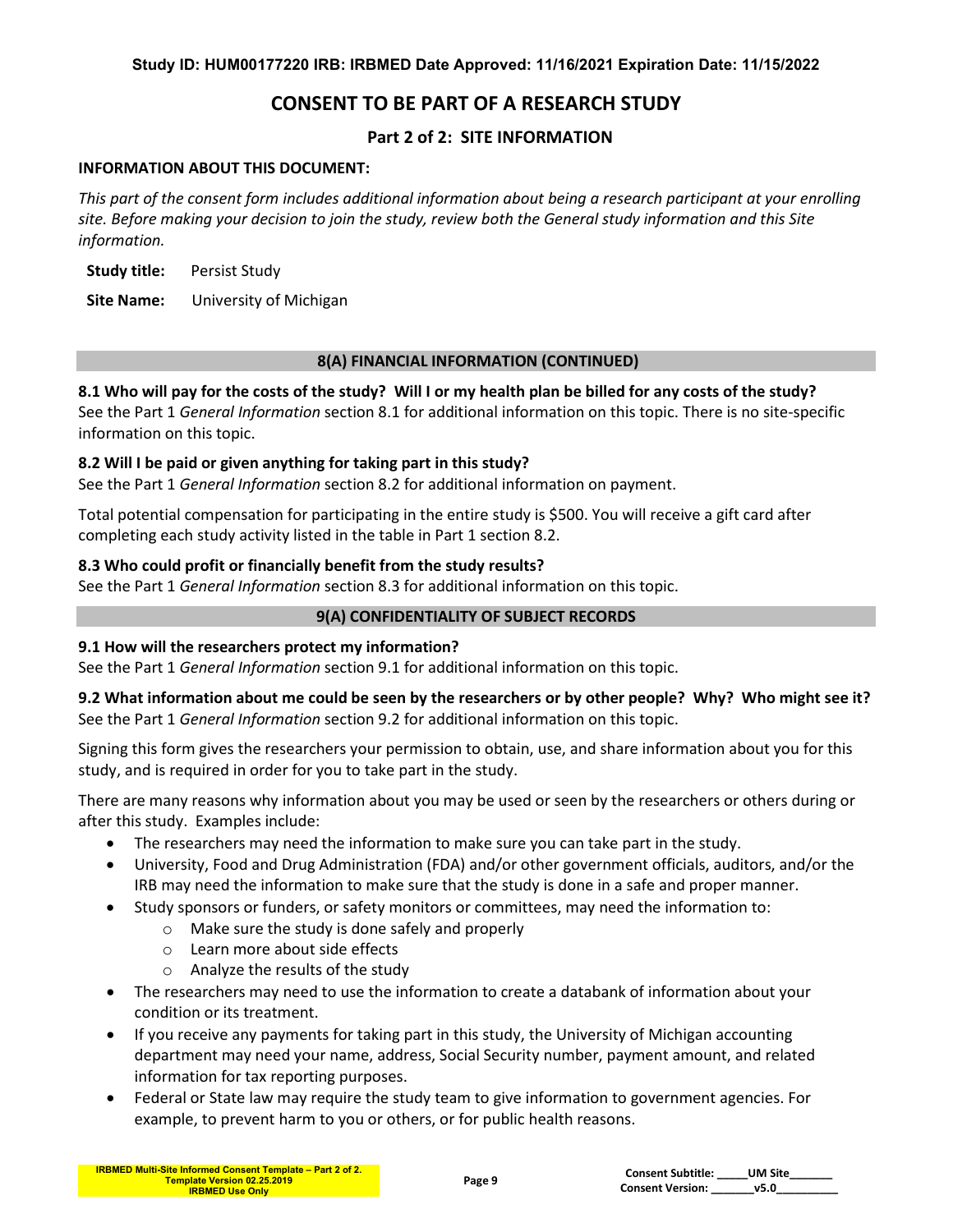The results of this study could be published in an article, but would not include any information that would let others know who you are.

**9.3 What happens to information about me after the study is over or if I leave the study before it is finished?** As a rule, the researchers will not continue to use or disclose information about you, but will keep it secure until it is destroyed. Sometimes, it may be necessary for information about you to continue to be used or disclosed, even if you leave before the study is finished.

Examples of reasons for this include:

- To avoid losing study results that have already included your information
- To provide limited information for research, education, or other activities. (This information would not include your name, social security number, or anything else that could let others know who you are.)
- To help University and government officials make sure that the study was conducted properly

## **10 CONTACT INFORMATION**

# **Who can I contact about this study?**

Please contact the researchers listed below to:

- Obtain more information about the study
- Ask a question about the study procedures
- Report a problem
- Leave the study before it is finished
- Express a concern about the study

| Site Principal Investigators:        | Mark Ilgen, PhD and Lewei (Allison) Lin, MD                                                            |
|--------------------------------------|--------------------------------------------------------------------------------------------------------|
| Site Principal Investigator Contact: | 2800 Plymouth Road<br>Ann Arbor, MI 48109<br>Telephone: (734) 845-3646 (Ilgen)<br>(734) 845-3637 (Lin) |
| Site Study Coordinator:              | Mandy Lewis, MS                                                                                        |
| Site Study Coordinator Contact:      | 2800 Plymouth Road<br>Ann Arbor, MI 48109<br>Telephone: (734) 936-1386                                 |

## **You may also express a question or concern about a study by contacting the Institutional Review Board responsible for the review of the study:**

University of Michigan Medical School Institutional Review Board (IRBMED) 2800 Plymouth Road Building 520, Room 3214 Ann Arbor, MI 48109-2800 Telephone: 734-763-4768 Fax: 734-763-1234 e-mail: [irbmed@umich.edu](mailto:irbmed@umich.edu)

*When you call or write about a concern, please provide as much information as possible, including the name of the researcher, the IRBMED number (at the top of this form), and details about the problem. This will help University officials to look into your concern. When reporting a concern, you do not have to give your name unless you want to.*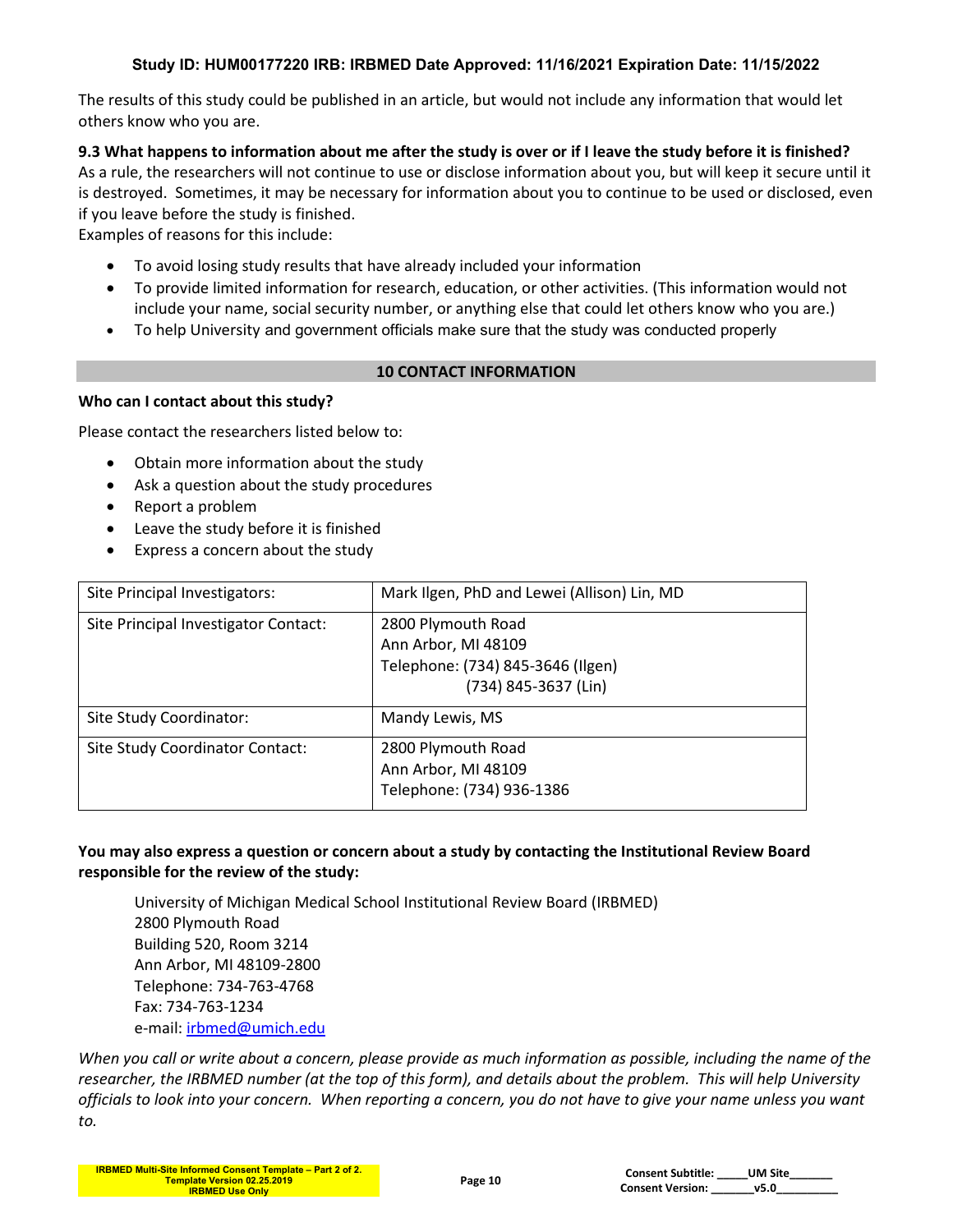#### **11. RECORD OF INFORMATION PROVIDED**

#### **11.1 What documents will be given to me?**

Your signature in the next section means that you have received copies of all of the following documents:

- This "Consent to be Part of a Research Study" document. (*Note: In addition to the copy you receive, copies of this document will be stored in a separate confidential research file.)*
- Other (specify): session handouts

#### **12. SIGNATURES**

#### **Consent to Participate in the Research Study**

I understand the information printed on this form. I have discussed this study, its risks and potential benefits, and my other choices with

My questions so far have been answered. I understand that if I have more questions or concerns about the study or my participation as a research subject, I may contact one of the people listed in Section 10 (above). I understand that I will receive a copy of this form at the time I sign it and later upon request. I understand that if my ability to consent or assent for myself changes, either I or my legal representative may be asked to reconsent prior to my continued participation in this study.

Print Legal Name: Legal 2008

Signature: \_\_\_\_\_\_\_\_\_\_\_\_\_\_\_\_\_\_\_\_\_\_\_\_\_\_\_\_\_\_\_\_\_\_\_\_\_\_\_\_\_\_\_\_\_\_\_\_\_\_\_\_\_\_\_\_\_\_\_\_\_\_\_\_\_\_\_\_\_\_\_\_\_

Date of Signature (mm/dd/yy):

#### **Sig-B**

**Sig-A**

#### **Consent to audio recording solely for purposes of this research**

This study involves audio recording. If you do not agree to be recorded, you can still take part in the study.

**\_\_\_\_\_** Yes, I agree to be audio recorded.

No, I do not agree to be audio recorded.

Print Legal Name: \_\_\_\_\_\_\_\_\_\_\_\_\_\_\_\_\_\_\_\_\_\_\_\_\_\_\_\_\_\_\_\_\_\_\_\_\_\_\_\_\_\_\_\_\_\_\_\_\_\_\_\_\_\_\_\_\_\_\_\_\_\_\_\_\_

Signature:

Date of Signature ( $mm/dd/yy$ ):